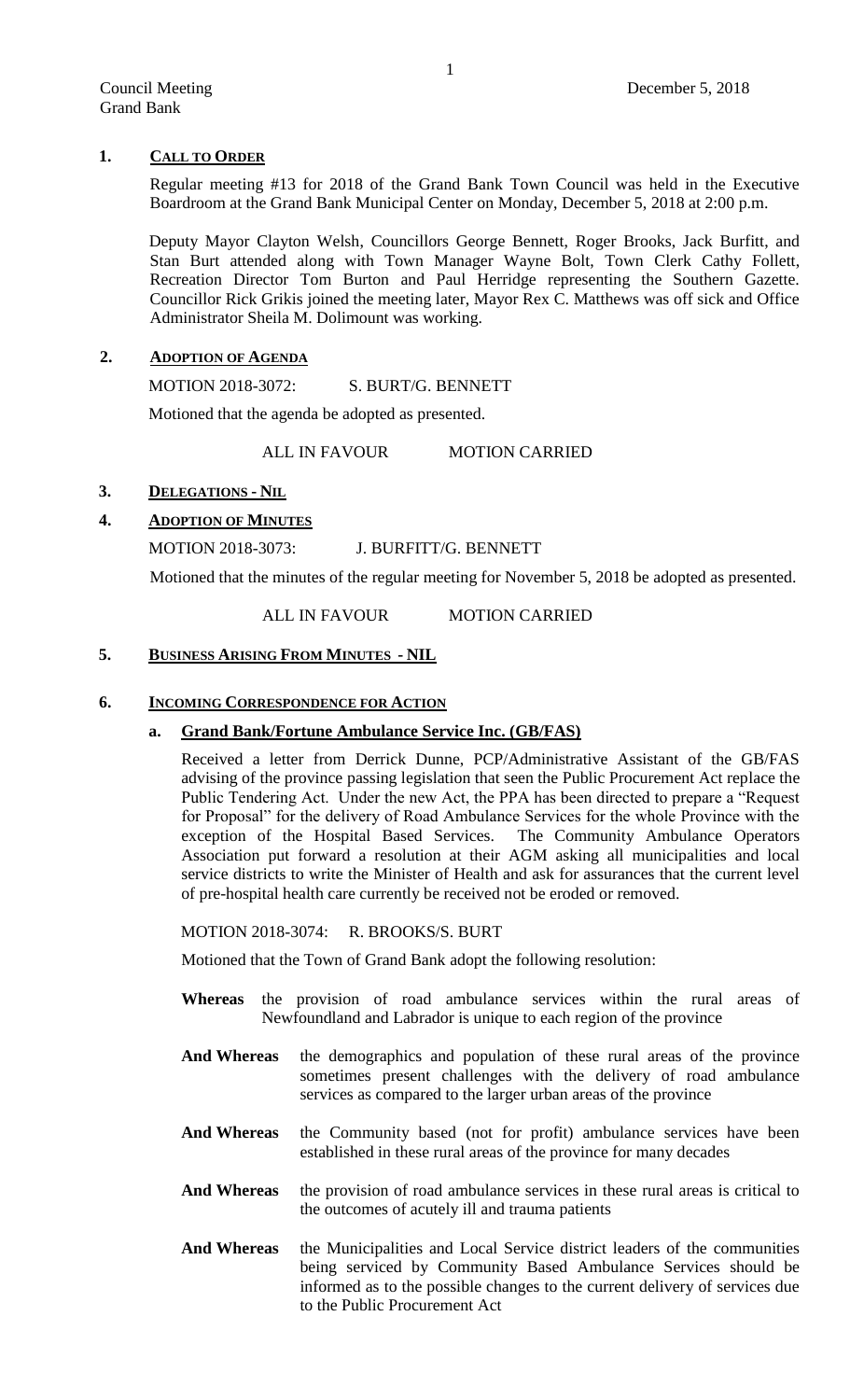**Therefore, be it resolved**, that the Community Ambulance Operators Association (NLCAOA) Inc is requesting that all Municipal Town Councils and Local Service District boards write a letter to the Minister of Health – Dr. John Haggie and cc the Honourable Premier Dwight Ball, Minister responsible Service NL – Min. Sherry Gambin-Walsh and your local MHA and ask for assurances that the level of ambulance services they are now accustomed too will not be eroded or removed as a result of the Public Procurement process.

ALL IN FAVOUR MOTION CARRIED

### **7. INCOMING CORRESPONDENCE FOR INFORMATION**

### **a. Community Volunteer Income Tax Program (CVITP)**

Received an email with information on volunteer recruitment for the 2018-19 tax season and how to get more volunteers to help people file their taxes.

## **b. Pinchin LeBlanc Environmental**

Received an investigation report on the indoor air quality of the Municipal Centre. Councillor Burt inquired as to what the next step will be. It was agreed that Council as a whole would discuss the report at the next regular meeting of council.

## **c. Department of Transportation & Works (DTW)**

Received an email from DTW advising of the approval of the Town's Site Specific Safety Plan.

### **d. Come Home Year 2020 (CHY)**

Received a copy of the CHY minutes for a meeting that was held on November 12, 2018.

### **e. Burin Peninsula Joint Council (BPJC)**

Received a copy of minutes from the AGM of the BPJC that was held on November 17, 2018.

## **f. Nalcor Energy**

Received an email of the Muskrat Falls Project September highlights.

## **8. COMMITTEE REPORTS**

#### **a. Finance Committee**

Councillor Burt, Committee Chairperson, presented a written report of a meeting the Committee held on November 28, 2018.

At this time Councillor Grikis entered the meeting.

A brief discussion was held on item 8, Policy #12, Discretionary use fund. Deputy Mayor Welsh noted that no one individual has the right to turn down an expenditure thus the update to the policy. Councillor Burfitt noted that this has happened to him in the past thus he is in full agreement with the update to the policy.

### MOTION 2018-3075: S. BURT/J. BURFITT

Motioned that the Finance Committee report of November 28, 2018 be accepted as presented.

ALL IN FAVOUR MOTION CARRIED

### **b. Development Committee**

At this time Deputy Mayor Welsh vacated the chair and left the room due to a conflict of interest with item 2a of the report.

Councillor Brooks, Committee member, presented a written report of a meeting the Committee held on November 28, 2018.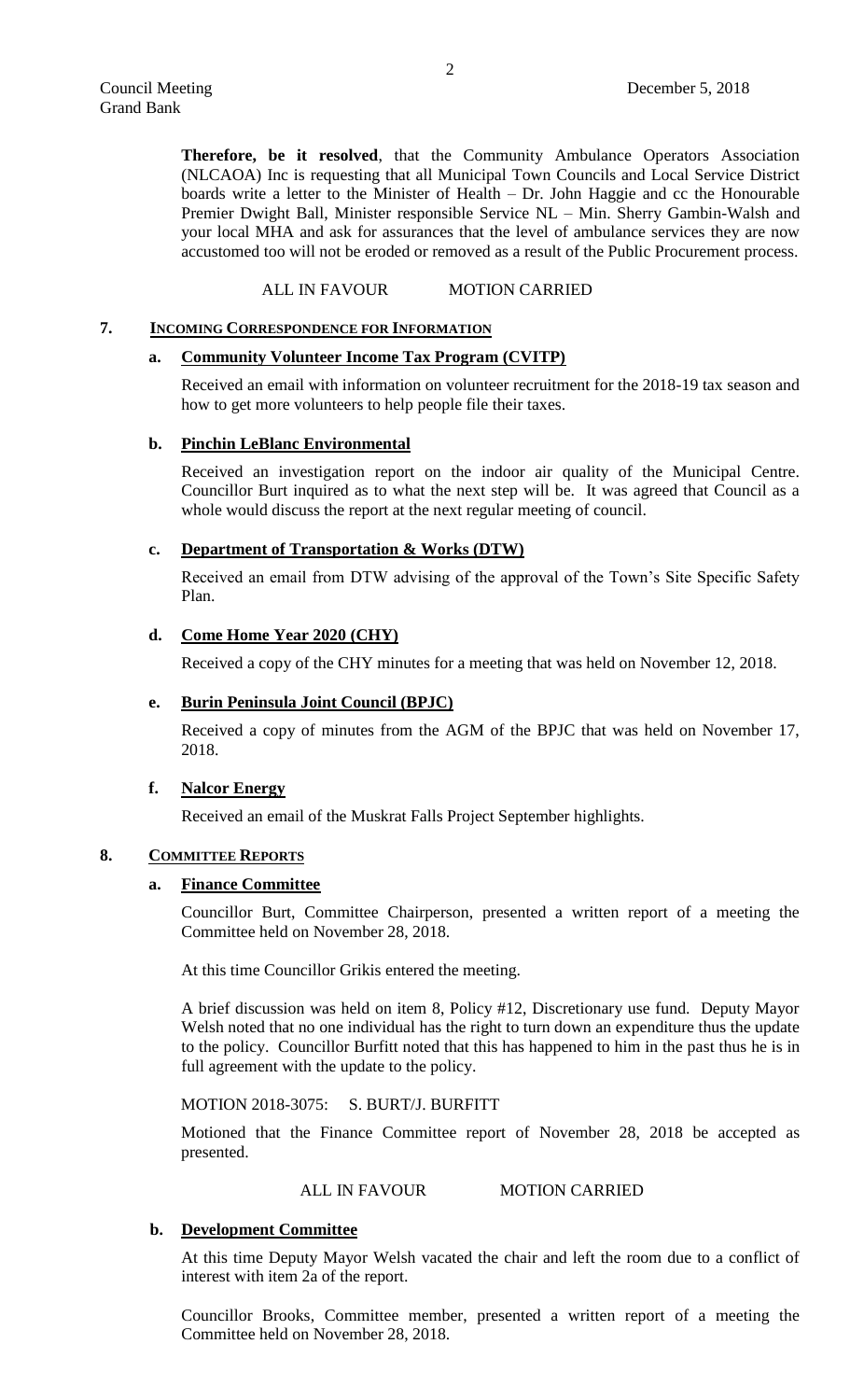## MOTION 2018-3076: R. BROOKS/R. GRIKIS

Motioned that the committee's recommendation for item 2a be accepted as presented.

#### ALL IN FAVOUR MOTION CARRIED

At this time, Deputy Mayor Welsh returned to the meeting.

# MOTION 2018-3077: R. BROOKS/G. BENNETT

Motioned that the Development Committee report of November 28, 2018 be accepted with the exception of item 2a.

# ALL IN FAVOUR MOTION CARRIED

## **9. OLD BUSINESS**

## **a. Sewer System - Patten Street**

Town Manager Bolt advised that work is progressing on the repairs to the manhole. DFO-Small Craft Harbours have contracted Bennett's Construction to complete the work. He further noted that there will be no cost to the Town.

# **b. Parcels of Land from DFO**

Town Manager Bolt advised that an agreement has been made with DFO that will see the Town paying a nominal fee for the land, rather than fair market value as long as the land is used for public space.

### **10. NEW BUSINESS**

### **a. Capital Works - Motion**

MOTION 2018-3078: S. BURT/R. GRIKIS

Motioned that the Town of Grand Bank forward applications for the following projects for funding under the 2018-2019 Municipal Capital Works Program:

- 1. Municipal Dam: Hydraulic Review, Dam Safety Inspection and Structural Engineering, Extension of Intake & Johnson Screen, Removal of Grating and Culvert & Concrete repairs \$663,291.
- 2. Marine Drive: Water, Sewer, Curb & Gutter, Storm Sewer, and Asphalt, 29 Marine Drive to the intersection of Mistywave Crescent - \$1,138,931
- 3. Paving Program: Main Street Jamieson Avenue to Sarah Ray's, Jamieson Avenue, Elizabeth Avenue- Harry English's to Blue Crest Cottages, Elizabeth Avenue - Pleasant Street to College Street, Church Street - Dental Office to Ralph Street, Blackburn Road - Ralph Street to Water Street (wharf exit), Riverside West-Stephen Peach's to Harry English's, Riverside East - Greenwood Avenue to Grandview Blvd. Marine Drive -Old Road to Ches Hillier's - \$1,330,842
- 4. Samuel J Harris Building Demolition/Disposal \$ 350,946
- 5. New Town Hall- \$57,500

Further moved that, should the Town of Grand Bank secure funding for either or all of these project, the Town's share will be financed through its own reserves.

ALL IN FAVOUR MOTION CARRIED

# **b. Gas Tax - Motion**

MOTION 2018-3079: S. BURT/R. GRIKIS

Motioned that the Town of Grand Bank approve the following regarding gas tax funding: - project #98-2012-2223: Municipal Building Retrofit - Gymnasium Lighting Upgrade (\$15,114) - Cancel Project

- project #98-2015-5508: Watermain Upgrade (90/10) (\$29,652) - Cancel Project

- project #98-2015-5507: Water Reservoir Dam Upgrade (90/10) (\$38,899) - Cancel Project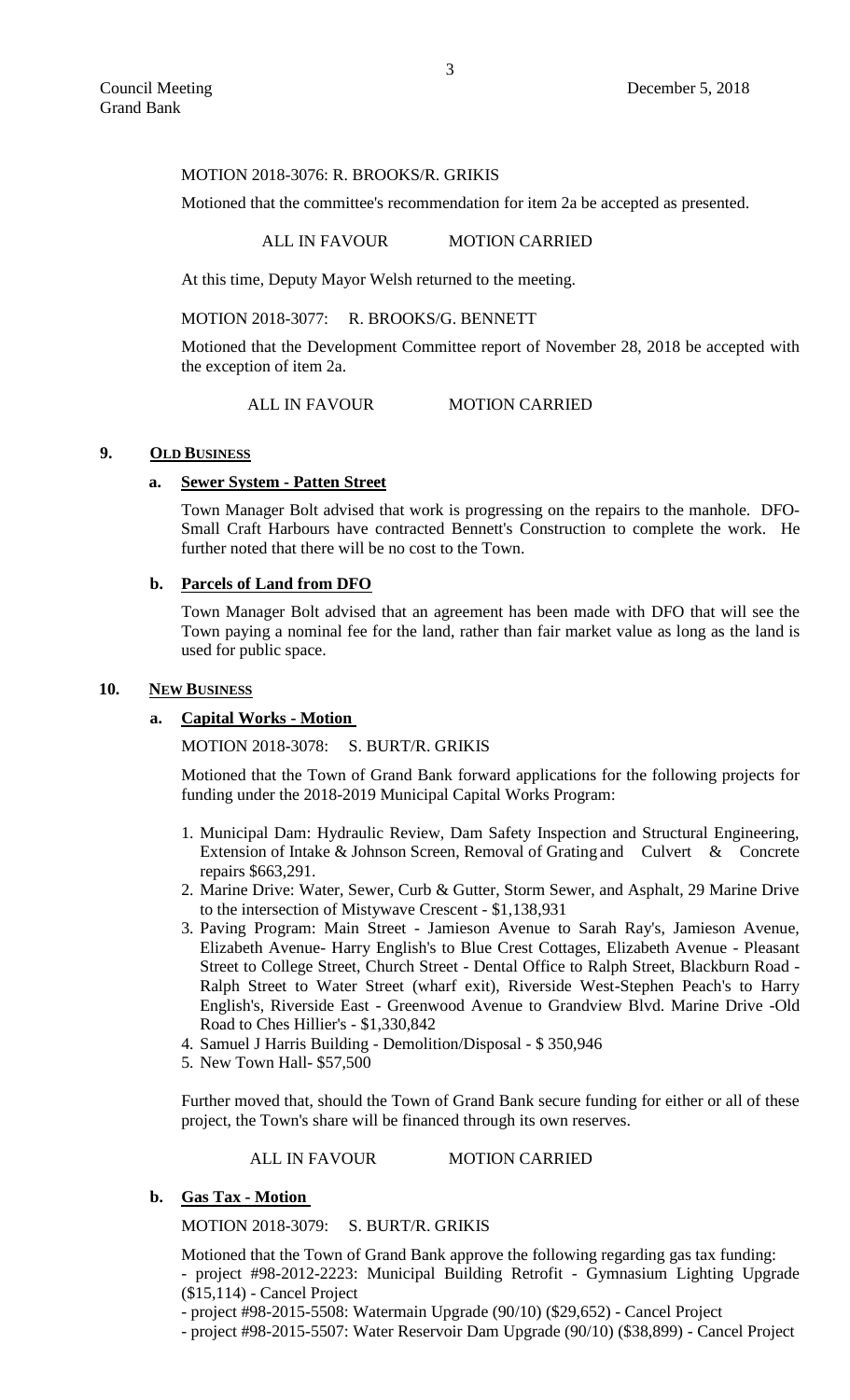- project #98-2012-2216: Roads Upgrade-Water and Asphalt Upgrade for Margaret Forsey's Lane - Reduce approval amount to \$42,021.

- project #98-2011-1826: Regional Asset Management System - increase approval amount to \$58,101

- project #98-2016-5751: Water & Sewer Installation - Stoodley Place - increase approval amount to \$42,659

- project #98-2017-6306: Roads Upgrade - Misty Wave Crescent - increase approval amount to \$24,180

- project #98-2017-6257: Roads Upgrade- West St./Hyde St./Hickman St - increase approval amount to \$32,998

- project #98-2017-6174: Roads Upgrade- Water St./Hickman St./Blackburn Road/Hyde St. - increase approval amount to \$50,251.

## ALL IN FAVOUR MOTION CARRIED

# **c. General Service Agreement**

MOTION 2018-3080: S. BURT/J. BURFITT

Motioned that the Town of Grand Bank enter into a general service agreement, (as drafted by MacBeath & Associates), with Thaddeus (Ted) Harnett for the demolition and remediation of the Samuel J. Harris Building.

ALL IN FAVOUR MOTION CARRIED

## 11. **COUNCILLORS FORUM**

# **a. Mice**

Councillor Burt noted he received complaints regarding mice. It was noted that an email was sent to residents regarding tips on how to avoid having mice on personal property.

## **b. Snow**

Councillor Burt noted he received a telephone call from an elderly resident regarding snow clearing. It was agreed he would discuss the matter with the Town Manager.

### **c. Harbour Authority**

Councillor Burfitt noted the Harbour Authority donated \$50 to Lenny. He further noted that he provided an update to the Harbour Authority regarding the Samuel J. Harris Building.

## **d. Grand Bank/Fortune Ambulance**

Councillor Burfitt noted he attended the annual Christmas dinner and noted that everything went very well. An employee/management committee is now in place and the first meeting will be held on December 13.

Councillor Grikis noted that he recently attended the Ambulance Associations AGM in Gander. It was agreed that our Ambulance service is one of the best and should be used as an example.

# **e. Marine Drive**

Councillor Burfitt advised that he received a complaint regarding debris being burnt on the commercial property as well as the mess on the property. Town Manager Bolt advised that he spoke to the company; they are in the process of cleaning up the property. A lot of debris has been removed and they will be continuing to remove more over the next month or so.

## **f. Fraser Park**

Councillor Brooks commended the Fraser Park Committee once again on doing a great job with decorating the park.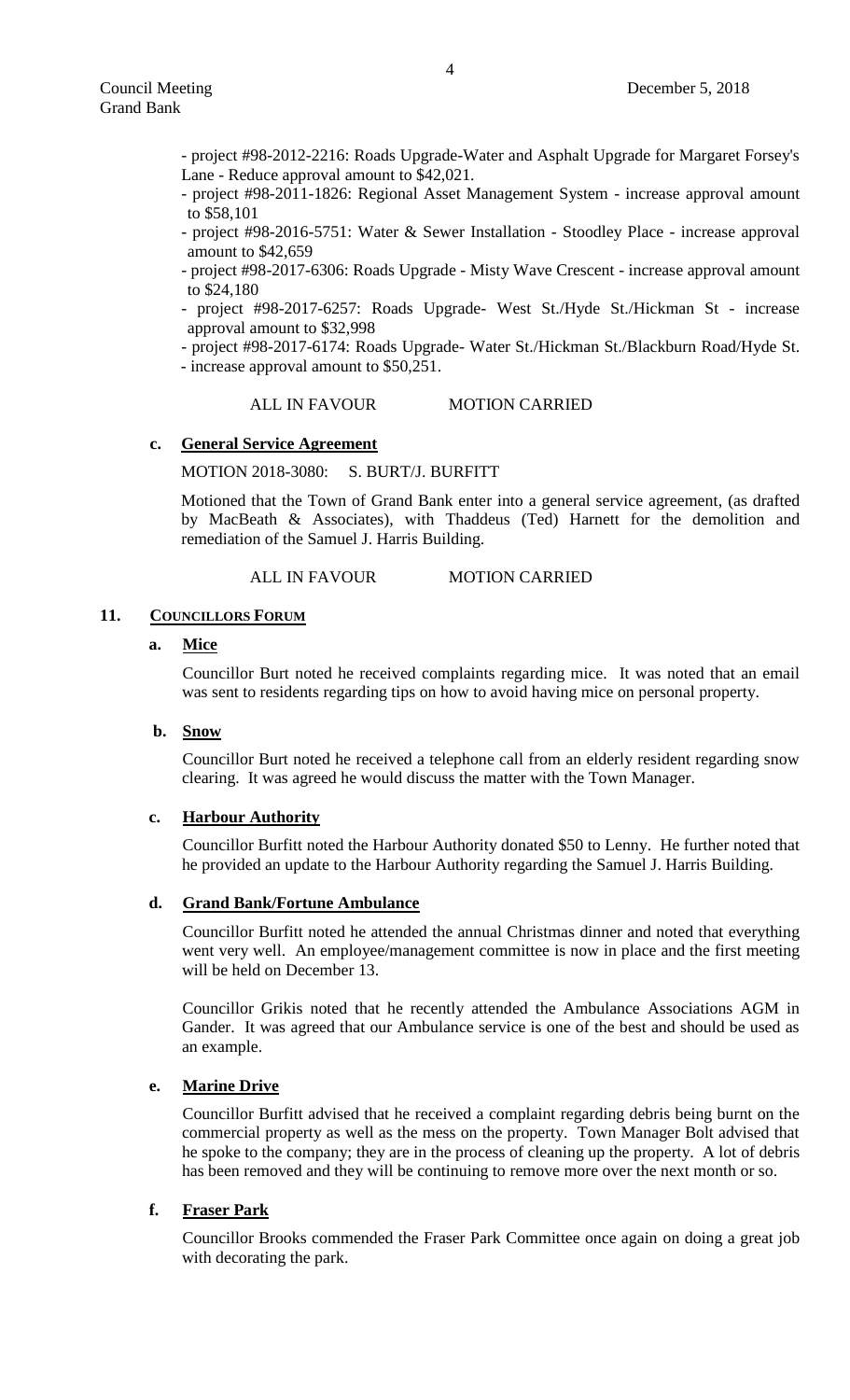# **g. Burin Peninsula Joint Council Annual General Meeting**

Councillor Bennett advised he attended the Annual General Meeting at which an overview of the property assessment process was provided and there was a presentation by the RCMP. It was agreed that the report would be copied to all councillors.

### **h. New Tourist Operators Association**

Councillor Burt noted that the carol sing was well organized and well attended. It was agreed that a thank you letter would be forwarded to the organizers.

### **i. Burin Peninsula Regional Service Board**

Councillor Grikis noted that the road to the site is now fixed and shouldn't have any further interruptions.

He further advised that bulk items in the Lance aux Loup area have been picked up twice but people continue to use the area. He noted that he will be contacting the Department of Environment in Clarenville to see if they can assist.

# **j. RCMP**

Councillor Burfitt noted that our town is lacking in police presents as several officers have moved from the community. It was agreed that a meeting would be arranged.

### **k. Older Resident**

Councillor Burfitt noted that Mrs. Melita Riggs recently passed away at the age of 98 she would have been 99 on Sunday. He noted he will be attending the funeral on Saturday.

# **l. Parade**

Deputy Mayor Welsh noted that the parade was well attending but everyone agreed it is lacking more participation. Recreation Director Burton noted that a meeting will be to discuss what can be done to improve on the parade for next year.

### **m. Grand Bank Regional Theater**

Councillor Burfitt requested that a meeting be arranged with Council and Theater so that an update can be provided. Recreation Director Burton noted that equipment has been moved to the Municipal Center.

# **12. COMMUNICATIONS FROM TOWN OFFICIALS**

### **a. Concern from Residents - Marine Drive**

Town Manager Bolt advised a letter was received regarding the commercial property in the area. He noted the company has a great deal of the mess cleaned up and he is continuing to do so. It was agreed that the Town Manager would keep monitoring the area and bring an update back to Development Committee. It was agreed the Town Manager would call the individual who brought in the letter and provide them with an update.

### **b. Come Home Year 2020**

Town Manager Bolt advised the Come Home Year Committee was looking for space, and they have been accommodated it the special events office.

### **c. Campaign for Lenny**

MOTION 2018-3081: S. BURT/R. GRIKIS

Motioned that the Town of Grand Bank donate \$100 to the campaign to get Lenny home.

ALL IN FAVOUR MOTION CARRIED

### **d. Community Sector Council**

Recreation Director Burton noted that he attended a session last week in Marystown that provided information on the partnership with Government which will try to find how to best